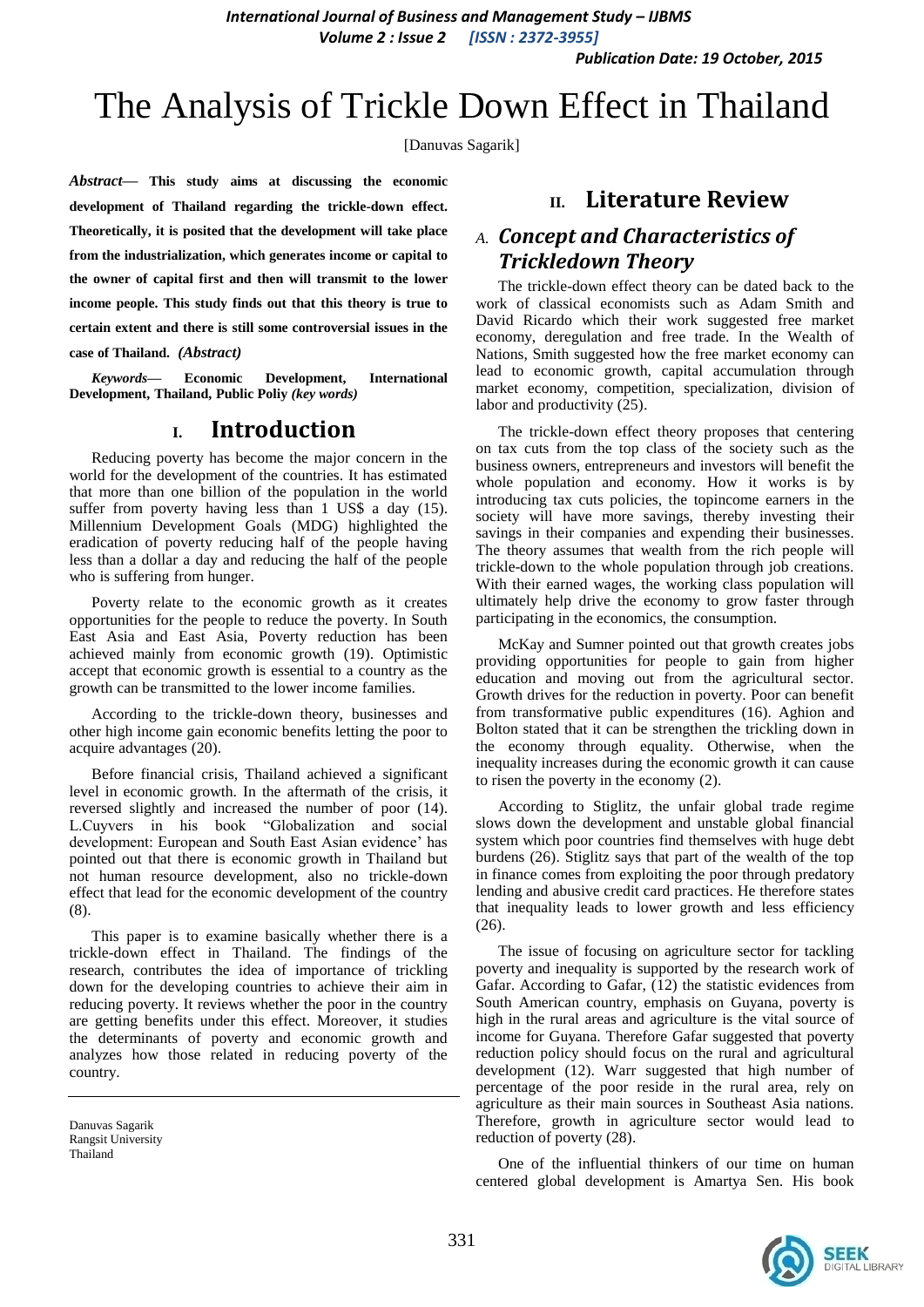## *Publication Date: 19 October, 2015*

"Development as Freedom" pointed out how freedom, equal access to resources and growth is crucial for human development. Poverty, as Sen (24) argued, is the "failure to achieve certain minimum capabilities." He also pointed out a number of recommendations for the policy makers in dealing with global development.

# *B. Evidences on Trickle-down Effect*

Poverty considers declining generally when the economic growth rises. Growth increases the household income and it causes to reduce the poverty. Giving the benefits for the rich in the country their benefits can be transformed even to the poor is the main idea that should be considered here. For this, many scholars has argue giving both positive and negative responses regarding this.

Michael Roemer and Mary Gay (23) stated that economic growth helps poverty for each and every country in the world. Poor gain more benefits in the countries which grow up quickly. Economic growth is the best solution in reducing poverty (23). Policy implications and economic analysis are key factors in talking the relationship between poverty and economic growth. There should be a pure distribution method in reducing poverty in a country (6).

Dollar and Kraay (10), investigates 92 countries as a sample and emphasize that poorest average income changes in the same rate, when it changes the average income of all. This was clearly identified in all areas of the countries and was not limited to specific economic conditions or specific region. Thus his findings did not prove that economic growth can trickle down from rich to poor (10).

According to Seth Norton (18), Trickle-down is inaccurate. Growth should cascade and cannot trickle down. He emphasize the growth can be reduced the poverty of the country, but argue incomes of the poor increase more with the incomes of the rich people than vice versa. Trickle down is not for the growth and it is not to eliminate the poverty of a country (18).

Ravallion (21); Kakwani and Pernia (13) stated that economic growth is not the only element in reducing poverty and pointed out non income factors like health care and lack of access in education. The pattern and the manner of the benefits distribution are important to achieve the goal in poverty reduction.

According to Warr (28), poverty reduction related to agricultural growth but not for the industrial growth. He searched the poverty determinants in Indonesia, Thailand, Philippines and Malaysia for 39 years and identified that poverty is leading in the rural areas which is the major source of income is agriculture. Thus, the agricultural sector should be transformed to reduce the poverty (28).

# **III. Methodology**

The data used in this study is taken from different international organizations and the surveys conducted by the office of the National Economic and Social Development Board (NESDB) Thailand. As the research used quantitative method to make it more reliable, government agencies and organizations supply the standard data especially when finding economic facts in the country. Basically, here it provides data for the minimum of thirty (30) years to make the comparison more reliable. Economic growth rate, unemployment, secondary education gross enrollment ratio, exports and FDI obtained from the World Bank and UN statistics. This organizational data mostly provides facts around twenty years and therefore even some data were taken from the national statistical office, which supplying the organizational statistics as indirect sources. Data which shows poverty incidence and inequality in the country were taken from the NESDB. It has determined the poverty and inequality in the household level and income, first in separate regions as municipal and non-municipal areas and finally as a whole region.

Figure1. Conceptual Framework



As shown by above figure, trickledown effect of a country is assumed to be correlated with above parameters. Industrial sector, export and foreign direct investment are the independent variables and related with the GDP of the country. GDP effects for the dependent variables like poverty, unemployment, Gini Coefficient and Education. Further, all three independent variables link with dependent variables defining, improvement of industrial sector, export and FDI in the country can correlate with poverty, unemployment, Gini Coefficient and education.

Multiple regression analysis is used to find out the estimations for the causal relationships between independent and dependent variables. There are altogether five estimations according t the number of dependent variables, namely poverty, unemployment, Gini coefficient, education, and GDP.

# **IV. Discussion**

In this discussion, the effect has been evaluated concerning key parameters that would be most likely to affect to the trickledown in Thailand. The parameters concerned are GDP, Industrial Sector, Country's export, and FDI concerns. In each main concern, the link with poverty, education, unemployment and GINI coefficient are evaluated. As per the theory, when the rich people or industries get benefits, poor people should also get the benefits. That is, if the trickledown is present, poverty should be controlled and shall positively increase the factors which help to mitigate poverty issues.

## **1. Dependent Variable =Poverty**

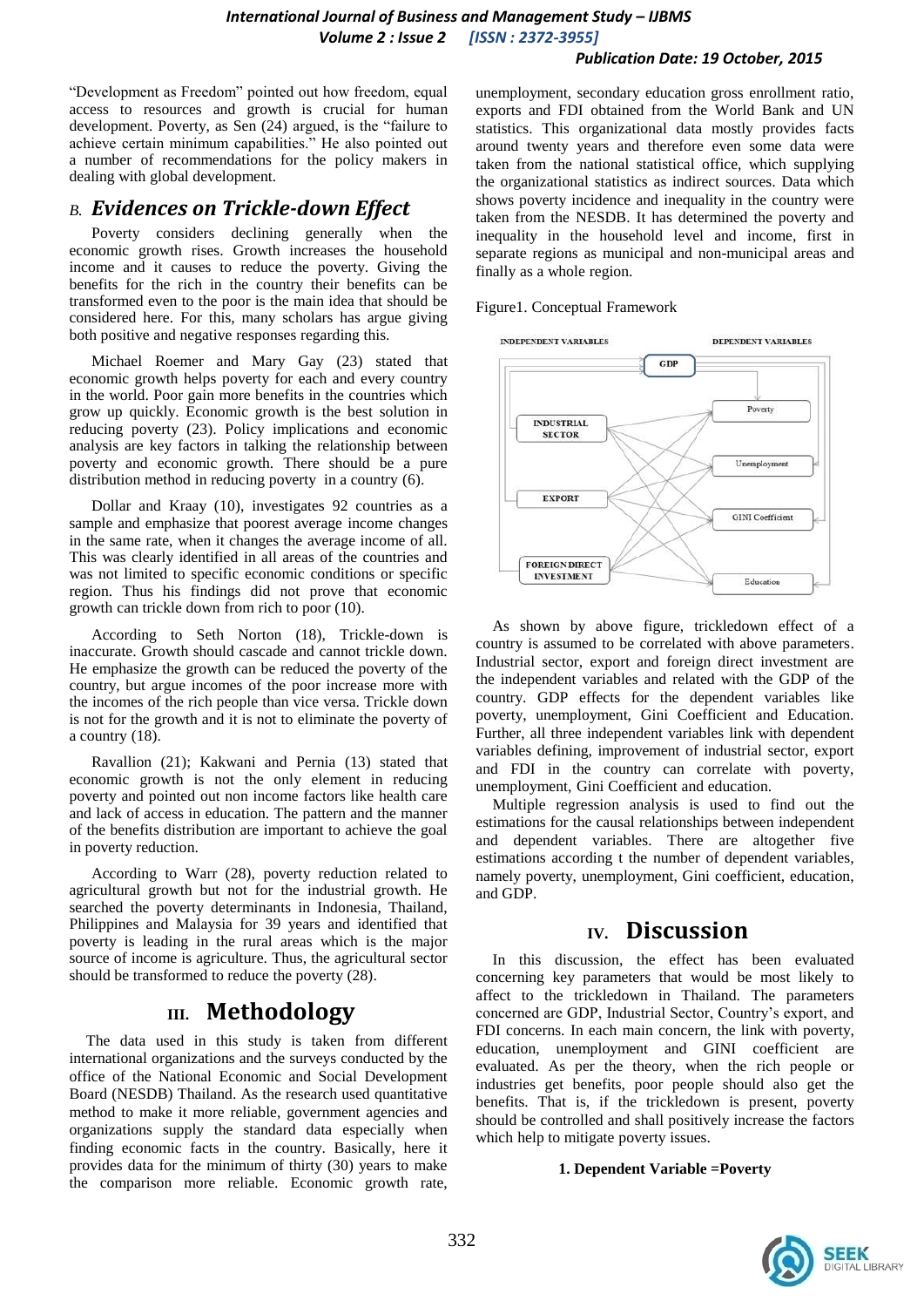## *International Journal of Business and Management Study – IJBMS Volume 2 : Issue 2 [ISSN : 2372-3955]*

## *Publication Date: 19 October, 2015*

| <b>Poverty</b>                                       | B        | <b>Beta</b>              | Sig      |
|------------------------------------------------------|----------|--------------------------|----------|
| <b>GDP</b>                                           | $-0.007$ | $-0.003$                 | 0.979    |
| <b>INDUSTRIAL</b><br><b>SECTOR</b>                   | $-0.001$ | $-0.797$                 | $0.039*$ |
| <b>EXPORT</b>                                        | $-0.084$ | $-0.143$                 | 0.730    |
| <b>FOREIGN</b><br><b>DIRECT</b><br><b>INVESTMENT</b> | 0.107    | 0.016                    | 0.927    |
| $R = 0.923^a$                                        |          | <b>R</b> Square= $0.852$ |          |

| 2. Dependent Variable = Unemployment             |          |             |            |
|--------------------------------------------------|----------|-------------|------------|
| <b>Unemployment</b>                              | в        | <b>Beta</b> | <b>Sig</b> |
| GDP                                              | $-0.072$ | $-0.273$    | 0.119      |
| <b>INDUSTRIAL</b><br><b>SECTOR</b>               | 0.000    | $-0.983$    | $0.049*$   |
| <b>EXPORT</b>                                    | 0.017    | 0.249       | 0.703      |
| <b>FOREIGN</b><br><b>DIRECT</b>                  | $-0.003$ | $-0.004$    | 0.986      |
| <b>INVESTMENT</b>                                |          |             |            |
| <b>R</b> Square = $0.481$<br>$R = 0.694^{\rm a}$ |          |             |            |

| 3. Dependent Variable = GINI Coefficient |            |                           |       |
|------------------------------------------|------------|---------------------------|-------|
| <b>GINI</b>                              | B          | <b>Beta</b>               | Sig   |
| <b>Coefficient</b>                       |            |                           |       |
| GDP                                      | 0.002      | 0.283                     | 0.374 |
| <b>INDUSTRIAL</b><br><b>SECTOR</b>       | $2.192E -$ | 0.069                     | 0952  |
|                                          | 007        |                           |       |
| <b>EXPORT</b>                            | $-0.001$   | $-0.346$                  | 0.786 |
| <b>FOREIGN</b><br><b>DIRECT</b>          | 0.008      | 0.419                     | 0.336 |
| <b>INVESTMENT</b>                        |            |                           |       |
| $R = 0.326^a$                            |            | <b>R</b> Square = $0.106$ |       |

#### **4. Dependent Variable =Education**

| <b>Education</b>                                    | B        | <b>Beta</b>               | Sig      |
|-----------------------------------------------------|----------|---------------------------|----------|
| GDP                                                 | 0.509    | 0.121                     | $0.004*$ |
| <b>INDUSTRIAL</b><br><b>SECTOR</b>                  | 0.002    | 0.819                     | $0.000*$ |
| <b>EXPORT</b>                                       | 0.155    | 0.152                     | 0.396    |
| <b>FOREIGN</b><br><b>DIRECT</b><br><b>INVESTMEN</b> | $-0.773$ | $-0.058$                  | 0.334    |
| т                                                   |          |                           |          |
| $R = 0.987^{\rm a}$                                 |          | <b>R</b> Square = $0.975$ |          |

| 5. Dependent Variable =GDP |  |  |
|----------------------------|--|--|
|                            |  |  |

| <b>GDP</b>                         | B        | <b>Beta</b>               | <b>Sig</b> |
|------------------------------------|----------|---------------------------|------------|
| <b>INDUSTRIAL</b><br><b>SECTOR</b> | 0.000    | 0.000                     | 0.322      |
| <b>EXPORT</b>                      | 0.128    | 0.186                     | 0.497      |
| <b>FOREIGN</b><br><b>DIRECT</b>    | $-1.293$ | 0.816                     | $0.025*$   |
| <b>INVESTMEN</b><br>т              |          |                           |            |
| $R = 0.481^a$                      |          | <b>R</b> Square = $0.232$ |            |

\* denotes significance at 5%

#### **Poverty**

 The estimation on the determinants of poverty can be explained by the model quite well according to the R-square

value of 0.852. The only factor that significantly affects poverty is industrialization. That is, industrialization significantly reduces poverty. However, Export sector and FDI has no significant impact on poverty Thailand mainly has built successfully with the manufactured products and hence it directly affects poverty reduction of labors.

 In Thailand, since 1970s, manufacturing sector is the largest recipient in international investment and agricultural sector is the smallest. National Statistical Office in Thailand estimated in 2014 that 38.49 million people in agricultural sector and 6.49 million in manufacturing sector. The gap in agricultural and manufacturing sector has become a serious problem for rural poverty and inequality. Therefore, in Thailand, trickledown effect can be present, with a high contribution from Industrial sector.

#### **Unemployment**

 As for the determinants of unemployment, the model predicts about 48% of the changes in unemployment as seen from the R-square value of about 0.48. This is a moderate estimation. Nevertheless, the estimation has shown that one variable affect unemployment significantly. Particularly, industrialization can significantly reduce unemployment whereas other variables have no significant effect. This estimation is in line with the estimation above considering the impact of industrialization on poverty. It can be seen that the trickle-down effect somewhat comes from the rise of industrial sector in the form of unemployment.

#### **GINI Coefficient**

 Gini coefficient is a great indicator to provide information about inequality of the society. However, the estimation above in table 3 has illustrated clearly that all Gini coefficient are not determined significantly by any of the variables in the model. This can imply that the trickle-down effect may not work in the way that distributes the income more equally. The result is very interesting as the distribution of income may well be one of the main impacts that should be considered when discussion about trickledown effect.

#### **Education**

 Education sector has shown a high degree of robustness of the estimation. GDP and industrialization greatly and significantly as well as positively affect enrollment rate. This implies that the development of the economy and the industry in a country provide greater opportunity for people to receive education. It may also imply that this happens because people earn more income and have higher ability to get education.

#### **GDP**

 Gross Domestic Product or GDP is tested here as both independent and dependent variables in order to estimate the direct and indirect impact on other dependent variables. From the estimation here GDP is significantly affected by FDI. It is seen here also that higher GDP leads to higher school enrollment. Therefore FDI has indirect effect on enrollment rate through the rise of GDP.